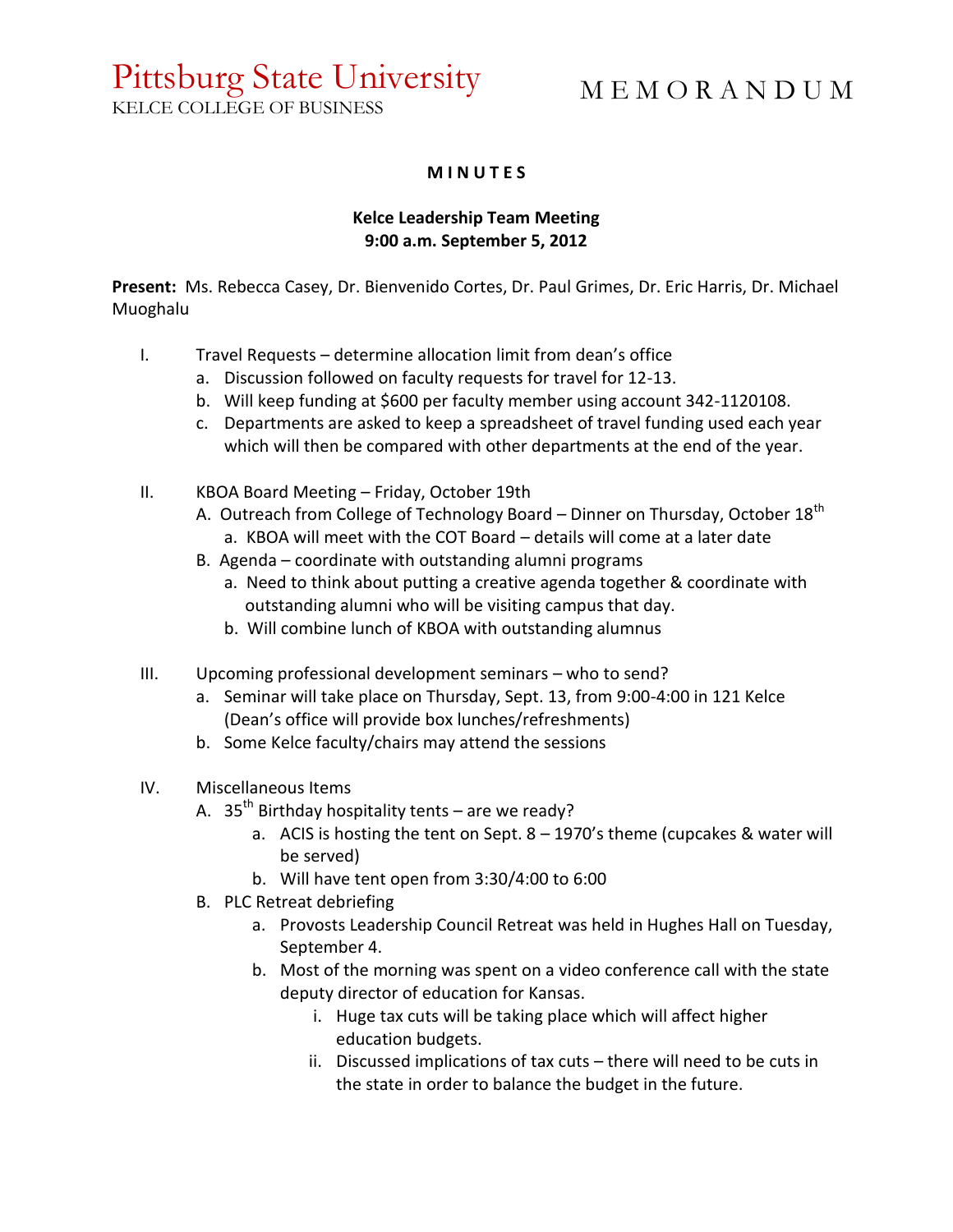- C. Computer Replacements
	- a. Dr. Grimes has visited with Chris Fleury about what to expect for expenditures for computers in the classrooms and the south lab this year.
		- i. Total is about \$57,000 for the lab and \$8,400 for the classrooms; \$33,000 for lap top cart (need to wait to upgrade laptop cart).
		- ii. Priority needs to be to update the south computer lab which will increase the capacity.
	- b. Discussed gaining access to other funds for classroom upgrades/renovations.
- V. Updates and Announcements
	- A. Grimes
		- a. Leggett & Platt faculty have been encouraged to attend this event next week.
		- b. Chamber Coffees a calendar of the scheduled chamber coffees was distributed – Dr. Grimes asked that someone from KLT try to attend each meeting. This will be discussed at the next meeting.
		- c. Need a rep for the Faculty Senate UG Curriculum Committee Linden Dalecki's name will be submitted to Peter Chung.
		- d. Need to create a list of all faculty and committees they serve on. Each department will create their own list and submit it to the Dean.
	- B. Casey
		- a. Ad in the Joplin Tri-State IMA Directory Dean's office usually pays for this ad.
		- b. BKD will meet with faculty today before Meet the Firm's day which is on Monday.

## C. Cortes

- a. Need to schedule Dr. Bracker to meet with KLT about CFA designation for PSU.
- b. Dr. Cortes will visit with Dr. Grimes about the job ad for the open position in ECON (Ken Smith's position). Classes for spring semester will be covered by adjunct faculty.
- D. Harris
	- a. Program Assessment for BBA and MBA is due next Saturday.
		- i. Assessment instruments for AACSB can be used to overlay what is done institutionally at PSU.
		- ii. College Assessment Committee meeting will need to be scheduled in September.
	- b. Academy of Marketing Sciences has a new President who has published in the JMI.